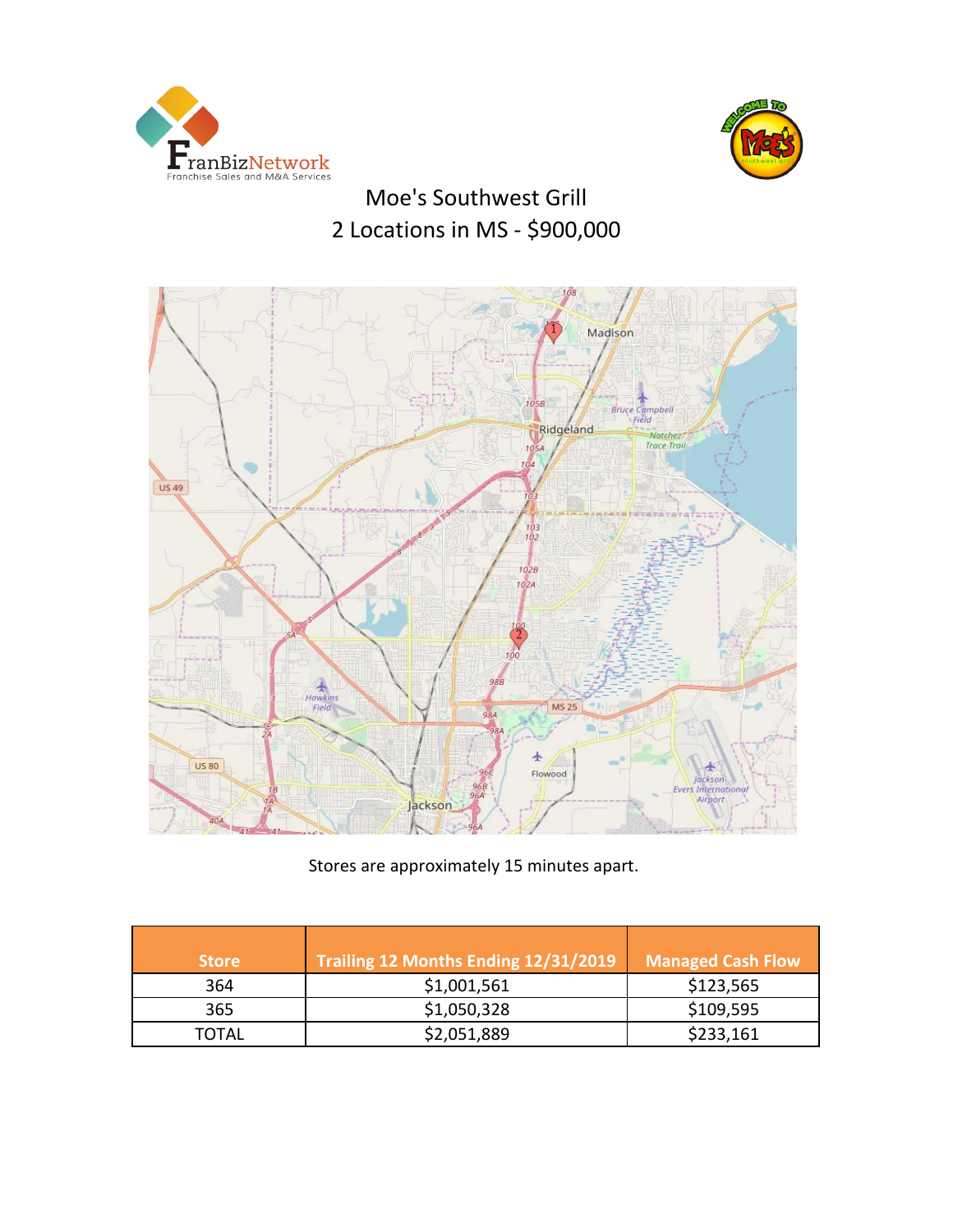

## **CONFIDENTIAL Executive Summary**

|                     |                           | ichise Sales and M&A Services |
|---------------------|---------------------------|-------------------------------|
| Moe's #364          | \$900,000 for the package | Purchase Price:               |
| 179 Grandview Blvd. | \$1,001,561               | Total Annual Sales*:          |
| Madison, MS 39110   | \$5,000                   | Inventory:                    |
|                     | \$123,565                 | Managed Cash Flow**:          |



\* Trailing 12 Months Ending 12/31/2019

\*\* Cash Flow is a net income projection based on trailing 12 months sales and expenses as stated on Seller's P&Ls. Adjustments are made to reflect brand norms for the region and/or expected in costs. Analysis is for profor increases/decreases in costs. Analysis is for proforma purposes only, Buyer should complete his own due diligence review. Ask your agent for summary of adjustments.

## **Franchise Information:**

Focus Brands is the indirect parent company of Moe's Southwest Grill and other iconic foodservice brands (Schlotzsky's, Carvel, Cinnabon, McAlister's Deli, Auntie Anne's and Jamba). Moe's has more than 700 restaurants in 40 states. Patrons at Moe's are able to create their own unique southwestern flavor with more than 20 fresh ingredients available. Franchisor requires enough liquidity of 25% of sales price and \$20K in operating expenses.

| Franchise Agreement Expiration: 2036                                                                                                                                                                                                                                                                                                                      | Transfer Fee: Negotiable          | Training Location: Atlanta or Corporate store |  |  |
|-----------------------------------------------------------------------------------------------------------------------------------------------------------------------------------------------------------------------------------------------------------------------------------------------------------------------------------------------------------|-----------------------------------|-----------------------------------------------|--|--|
| Royalty: 5.0%                                                                                                                                                                                                                                                                                                                                             | Advertising: 2.0%                 | Training Period: 2 weeks                      |  |  |
| Remodel Requirements: N/A                                                                                                                                                                                                                                                                                                                                 |                                   |                                               |  |  |
| Lease Information:                                                                                                                                                                                                                                                                                                                                        |                                   |                                               |  |  |
| Monthly Base Rent: \$5,777                                                                                                                                                                                                                                                                                                                                | Options: 3x5yr                    | Security Deposit: None                        |  |  |
| Percentage Rent: 5% after \$1.38M                                                                                                                                                                                                                                                                                                                         | CAM: \$516                        | Real Property Available: No                   |  |  |
| Expiration: February 2027                                                                                                                                                                                                                                                                                                                                 | Monthly Property Tax: \$429       | Increases: 7.14% in year 6                    |  |  |
| <b>Location Details:</b>                                                                                                                                                                                                                                                                                                                                  |                                   |                                               |  |  |
| <b>Business Established: February 2017</b>                                                                                                                                                                                                                                                                                                                | <b>Building Type: Endcap</b>      | Building Size: 2,476 SF                       |  |  |
| Owner Since: February 2017                                                                                                                                                                                                                                                                                                                                | Seating: 80                       | Employees: 22                                 |  |  |
| Hours of Operation: 11a - 9p                                                                                                                                                                                                                                                                                                                              | Licenses Needed: Business, Health | Equipment Value: \$120,000                    |  |  |
| Located off I-55 between Madison Ave and Main St. Endcap location in the same shopping plaza as a Dick's Sporting Goods, HomeGoods, Best Buy, Stein Mart, Ulta and others.<br>Plenty of parking available. A Sam's Club, Lowe's, Walmart and cinema are all nearby. Nearby restaurants include Karibe Mexican Grill, Corner Bakery, Zaxby's and Firehouse |                                   |                                               |  |  |

Subs.

#### **Remember you have agreed to keep all FranBizNetwork listings confidential.**

As a part of the due diligence process you are encouraged to contact other franchisees with questions about the brand, but remember you are bound by a confidentiality agreement and cannot share the location or any details about the business you are considering buying. Please direct any questions you might have for the Seller to your FranBizNetwork agent. Feel free to visit the location(s) as a customer, but be discreet and do not ask questions of employees, managers, or other customers. Please do not draw unneccessary attention to yourself, as rumors of a pending sale can hurt the business.

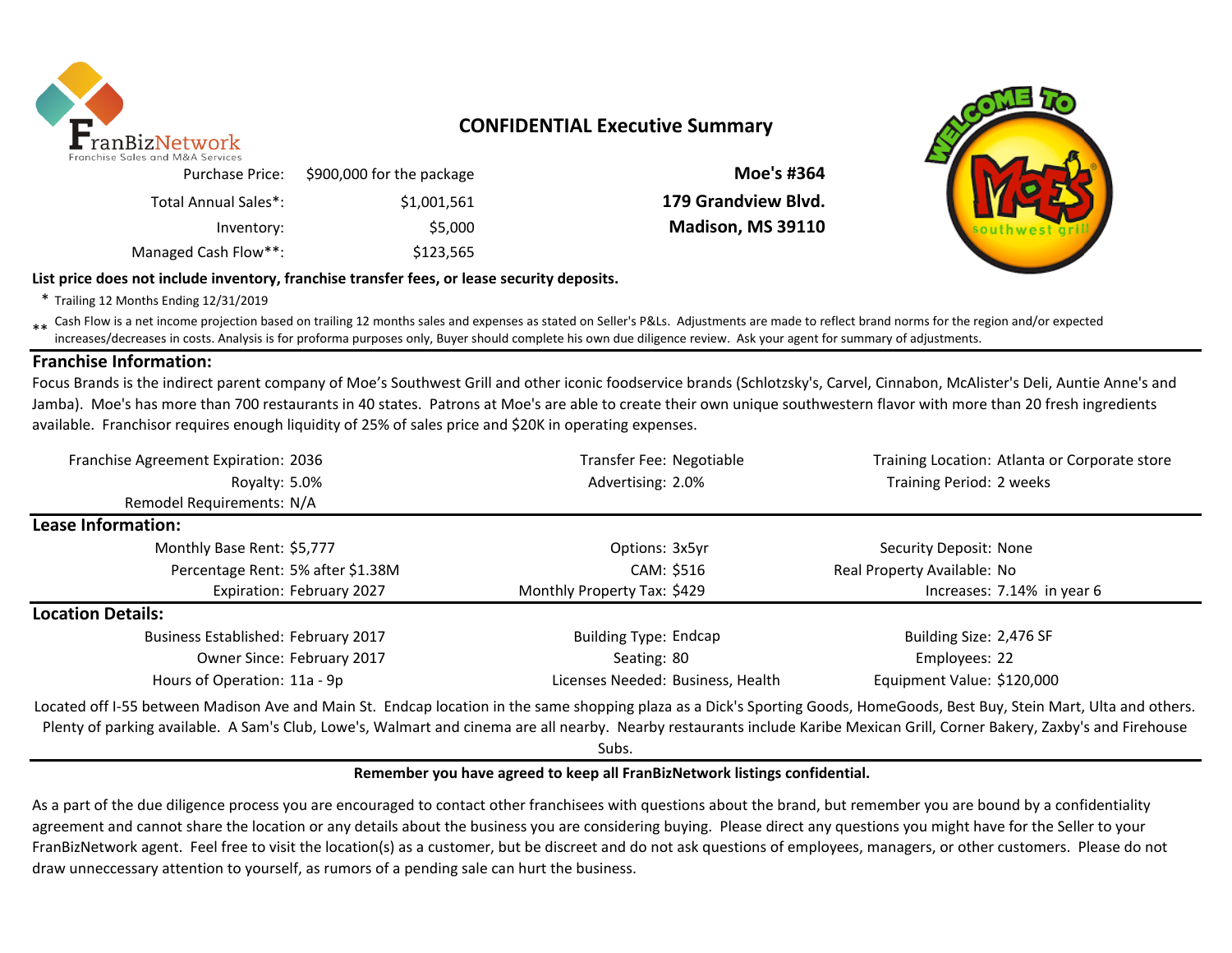



## **MONTHLY SALES**

| Moe's #364 |            |             |            |             |            |            |             |          |            |            |            |            |               |
|------------|------------|-------------|------------|-------------|------------|------------|-------------|----------|------------|------------|------------|------------|---------------|
|            | <b>Jan</b> | Feb         | <b>Mar</b> | Apr         | <b>May</b> | June       | <b>July</b> | Aug      | <b>Sep</b> | Oct        | <b>Nov</b> | <b>Dec</b> | <b>TOTAL</b>  |
| 2017       | \$119      | \$89,809    | \$157,053  | \$113,744   | \$101,467  | \$128,041  | \$89,077    | \$81,843 | \$100,087  | \$85,488   | \$83,623   | \$123,645  | \$1,153,996   |
| 2018       | \$75,866   | \$86,713    | \$109,107  | \$89,814    | \$82,226   | \$104,416  | \$80,451    | \$84,369 | \$90,479   | \$75,470   | \$71,936   | \$91,424   | \$1,042,271   |
| \$ +/-     | \$75,747   | (\$3,096)   | (\$47,946) | (\$23,930)  | (519, 241) | (\$23,625) | ( \$8,626)  | \$2,526  | ( \$9,608) | (\$10,018) | (511,687)  | (\$32,221) | ( \$111, 725) |
| $% +/-$    | 63653%     | $-3%$       | $-31%$     | $-21%$      | $-19%$     | $-18%$     | $-10%$      | 3%       | $-10%$     | $-12%$     | $-14%$     | $-26%$     | $-10%$        |
|            |            |             |            |             |            |            |             |          |            |            |            |            |               |
| 2018       | \$75,866   | \$86,713    | \$109,107  | \$89,814    | \$82,226   | \$104,416  | \$80,451    | \$84,369 | \$90,479   | \$75,470   | \$71,936   | \$91,424   | \$1,042,271   |
| 2019       | \$70,121   | \$76,646    | \$106,350  | \$79,379    | \$81,276   | \$103,192  | \$77,173    | \$85,988 | \$83,797   | \$79,954   | \$68,332   | \$89,353   | \$1,001,561   |
| \$+/-      | (55, 745)  | ( \$10,067) | (52, 757)  | ( \$10,435) | ( \$950)   | (51, 224)  | ( \$3,278)  | \$1,619  | (56, 682)  | \$4,484    | ( \$3,604) | (52,071)   | (\$40,710)    |
| $% +/-$    | $-8%$      | $-12%$      | $-3%$      | $-12%$      | $-1%$      | $-1%$      | -4%         | 2%       | $-7%$      | 6%         | -5%        | $-2%$      | $-4%$         |

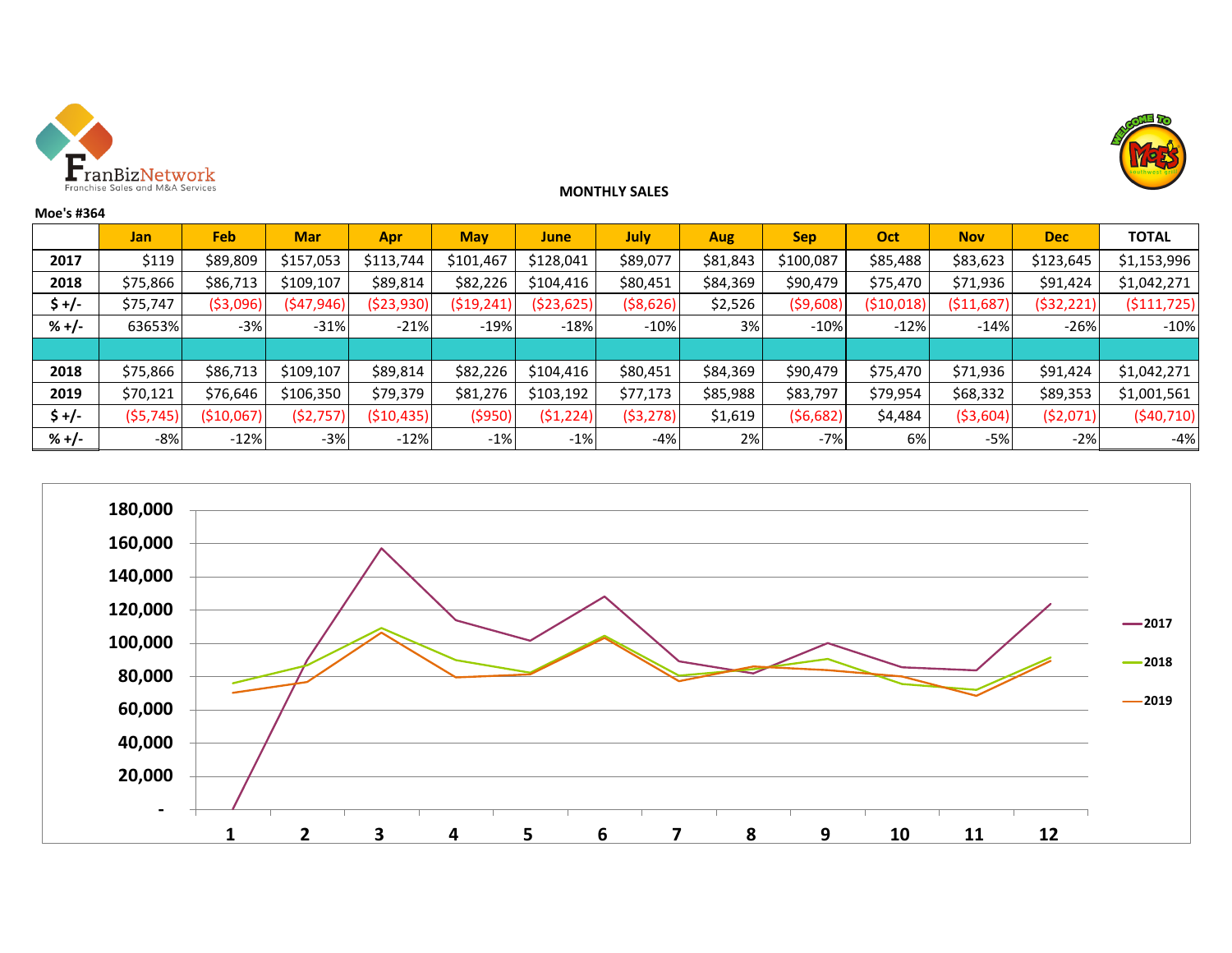

# **Moe's #364 PROFORMA**

| Trailing 12 Months Ending 12/31/2019 |                  |           |       |  |  |  |  |
|--------------------------------------|------------------|-----------|-------|--|--|--|--|
|                                      |                  |           |       |  |  |  |  |
| SALES                                | \$               | 1,001,561 |       |  |  |  |  |
|                                      |                  |           |       |  |  |  |  |
|                                      |                  |           |       |  |  |  |  |
| COGS:                                | \$               | 354,553   | 35.4% |  |  |  |  |
| Crew Labor:                          | \$               | 195,304   | 19.5% |  |  |  |  |
| GM:                                  | \$               | 35,000    | 3.5%  |  |  |  |  |
| Workers Comp*:                       | \$               | 2,303     | 1.0%  |  |  |  |  |
| Payroll Taxes*:                      | \$               | 21,418    | 9.3%  |  |  |  |  |
| <b>R&amp;M:</b>                      | \$               | 13,020    | 1.3%  |  |  |  |  |
| Non-Ingredient:                      | \$               | 20,031    | 2.0%  |  |  |  |  |
| Utilities:                           | $\overline{\xi}$ | 27,100    | 2.7%  |  |  |  |  |
| Rent:                                | \$               | 69,324    | 6.9%  |  |  |  |  |
| CAM:                                 | \$               | 6,190     | 0.6%  |  |  |  |  |
| Property Tax:                        | \$               | 5,150     | 0.5%  |  |  |  |  |
| Personal Property Tax:               | \$               | 1,000     | 0.1%  |  |  |  |  |
| Local Advertising:                   | \$               | 20,031    | 2.0%  |  |  |  |  |
| Nat'l Advertising:                   | \$               | 20,031    | 2.0%  |  |  |  |  |
| Royalty:                             | \$               | 50,078    | 5.0%  |  |  |  |  |
| Equipment Lease:                     | \$               | 710       | 0.1%  |  |  |  |  |
| Insurance:                           | \$               | 7,000     | 0.7%  |  |  |  |  |
| <b>Bank Charges:</b>                 | \$               | 600       | 0.1%  |  |  |  |  |
| <b>Credit Card Fees:</b>             | \$               | 16,025    | 1.6%  |  |  |  |  |
| <b>Professional Services:</b>        | \$               | 4,500     | 0.4%  |  |  |  |  |
| Laundry/Uniforms:                    | \$               | 1,800     | 0.2%  |  |  |  |  |
| Permits & Licenses:                  | \$               | 600       | 0.1%  |  |  |  |  |
| Cash Over/Short:                     | \$               | 1,002     | 0.1%  |  |  |  |  |
| <b>Employee Benefits:</b>            | \$               | 1,500     | 0.1%  |  |  |  |  |
| Other G&A:                           | \$               | 3,725     | 0.4%  |  |  |  |  |
| <b>Total Expenses:</b>               | \$               | 877,996   | 87.7% |  |  |  |  |
| Managed Cash Flow:                   | \$               | 123,565   | 12.3% |  |  |  |  |

\*Workers Comp and Payroll Taxes shown as a % of Total Labor. Executive Summary materials and Proforma were derived from documents provided by Seller and were prepared by FranBizNetwork to help prospective Buyers complete a summary review. These materials should not replace the Buyer's review of actual books and records and a thorough due diligence process. Buyers should not rely on these materials as definitive, but should instead consult the actual due diligence documents.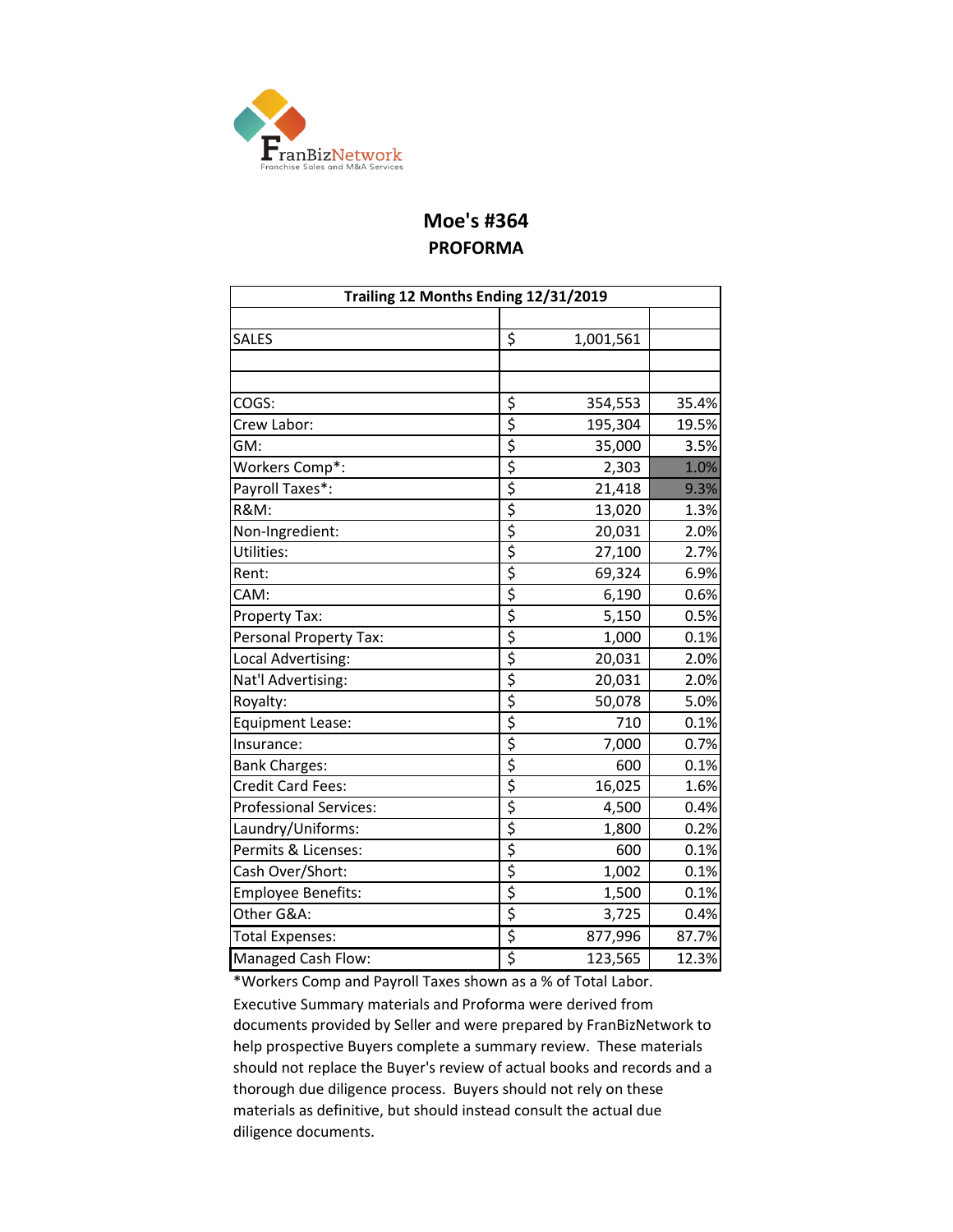

## **CONFIDENTIAL Executive Summary**

| Moe's #365               | Purchase Price: \$900,000 for the package | $=$ 20163 0110 1710.77 26171663 |
|--------------------------|-------------------------------------------|---------------------------------|
| 1220 East Northside Dr.  | \$1,050,328                               | Total Annual Sales*:            |
| <b>Jackson, MS 39211</b> | \$5,000                                   | Inventory:                      |
|                          | \$109,595                                 | Managed Cash Flow**:            |

**List price does not include inventory, franchise transfer fees, or lease security deposits.**

\* Trailing 12 Months Ending 12/31/2019

\*\* Cash Flow is a net income projection based on trailing 12 months sales and expenses as stated on Seller's P&Ls. Adjustments are made to reflect brand norms for the region and/or expected in the region and/or expected in increases/decreases in costs. Analysis is for proforma purposes only, Buyer should complete his own due diligence review. Ask your agent for summary of adjustments.

## **Franchise Information:**

Focus Brands is the indirect parent company of Moe's Southwest Grill and other iconic foodservice brands (Schlotzsky's, Carvel, Cinnabon, McAlister's Deli, Auntie Anne's and Jamba). Moe's has more than 700 restaurants in 40 states. Patrons at Moe's are able to create their own unique southwestern flavor with more than 20 fresh ingredients available. Franchisor requires enough liquidity of 25% of sales price and \$20K in operating expenses.

| Franchise Agreement Expiration: 2036                                                                                                                                                                                                                                       | Transfer Fee: Negotiable          | Training Location: Atlanta or Corporate store |
|----------------------------------------------------------------------------------------------------------------------------------------------------------------------------------------------------------------------------------------------------------------------------|-----------------------------------|-----------------------------------------------|
| Royalty: 5.0%                                                                                                                                                                                                                                                              | Advertising: 2.0%                 | Training Period: 2 weeks                      |
| Remodel Requirements: N/A                                                                                                                                                                                                                                                  |                                   |                                               |
| Lease Information:                                                                                                                                                                                                                                                         |                                   |                                               |
| Monthly Base Rent: \$6,278                                                                                                                                                                                                                                                 | Options: 3x5yr                    | Security Deposit: None                        |
| Percentage Rent: No                                                                                                                                                                                                                                                        | CAM: \$502                        | Real Property Available: No                   |
| Expiration: October 2026                                                                                                                                                                                                                                                   | Monthly Property Tax: \$419       | Increases: 2% annually                        |
| <b>Location Details:</b>                                                                                                                                                                                                                                                   |                                   |                                               |
| Business Established: October 2016                                                                                                                                                                                                                                         | <b>Building Type: Inline</b>      | Building Size: 2,511 SF                       |
| Owner Since: October 2016                                                                                                                                                                                                                                                  | Seating: 78                       | Employees: 22                                 |
| Hours of Operation: 11a-9p                                                                                                                                                                                                                                                 | Licenses Needed: Business, Health | Equipment Value: \$125,000                    |
| Located off I-55 and E Northside Dr in the Maywood Mart Shopping Center. Other tenants include Starbucks, McDade's grocery, Massage Envy and other small businesses.<br>التطفيف الضلالية بالتفاني الباليا التاليات المستوات المتارين التاليات المقاحات المتابعات والمتحارث |                                   |                                               |

Across the street is a Whole Foods Market and a upscale shopping area, Highland Village. Surrounded by residential properties. Nearby restaurants include Subway, McAlister's Deli, Aplos Simple Mediterranean.

#### **Remember you have agreed to keep all FranBizNetwork listings confidential.**

As a part of the due diligence process you are encouraged to contact other franchisees with questions about the brand, but remember you are bound by a confidentiality agreement and cannot share the location or any details about the business you are considering buying. Please direct any questions you might have for the Seller to your FranBizNetwork agent. Feel free to visit the location(s) as a customer, but be discreet and do not ask questions of employees, managers, or other customers. Please do not draw unneccessary attention to yourself, as rumors of a pending sale can hurt the business.

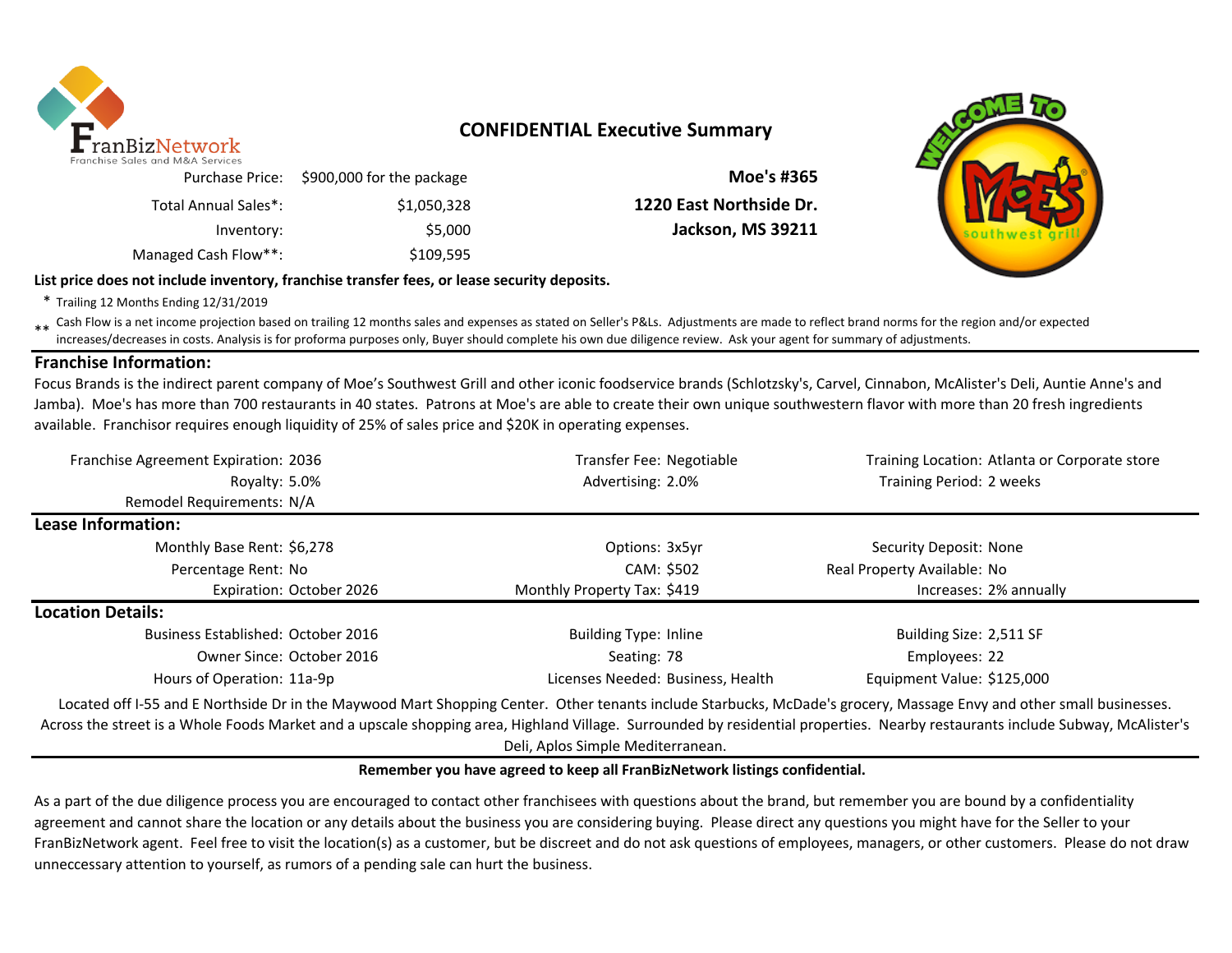

### **MONTHLY SALES**

|         | <b>Jan</b>   | Feb         | <b>Mar</b> | Apr       | <b>May</b>  | <b>June</b>  | July      | <b>Aug</b> | <b>Sep</b> | Oct            | <b>Nov</b>  | <b>Dec</b>   | <b>TOTAL</b>  |
|---------|--------------|-------------|------------|-----------|-------------|--------------|-----------|------------|------------|----------------|-------------|--------------|---------------|
| 2017    | \$106,856    | \$105,945   | \$128,214  | \$97,091  | \$97,060    | \$113,540    | \$83,018  | \$93,548   | \$119,777  | \$94,097       | \$91,459    | \$107,017    | \$1,237,622   |
| 2018    | \$80,274     | \$92,485    | \$126,111  | \$94,370  | \$94,569    | \$105,435    | \$73,874  | \$85,972   | \$102,160  | \$82,472       | \$74,776    | \$93,843     | \$1,106,341   |
| \$ +/-  | ( \$26, 582) | ( \$13,460) | (52, 103)  | (52, 721) | (52, 491)   | ( \$8,105)   | (59, 144) | (\$7,576)  | (\$17,617) | .625)<br>(\$11 | ( \$16,683) | ( \$13, 174] | ( \$131, 281) |
| $% +/-$ | $-25%$       | $-13%$      | $-2%$      | $-3%$     | $-3%$       | $-7%$        | $-11%$    | $-8%$      | $-15%$     | $-12%$         | $-18%$      | $-12%$       | $-11%$        |
|         |              |             |            |           |             |              |           |            |            |                |             |              |               |
| 2018    | \$80,274     | \$92,485    | \$126,111  | \$94,370  | \$94,569    | \$105,435    | \$73,874  | \$85,972   | \$102,160  | \$82,472       | \$74,776    | \$93,843     | \$1,106,341   |
| 2019    | \$72,249     | \$88,673    | \$108,746  | \$85,032  | \$81,152    | \$85,055     | \$81,597  | \$86,488   | \$100,556  | \$84,924       | \$82,765    | \$93,091     | \$1,050,328   |
| \$ +/-  | ( \$8,025)   | (53, 812)   | (517, 365) | (59, 338) | ( \$13,417) | ( \$20, 380) | \$7,723   | \$516      | ( \$1,604) | \$2,452        | \$7,989     | (5752)       | (556, 013)    |
| $% +/-$ | $-10%$       | -4%         | $-14%$     | $-10%$    | $-14%$      | $-19%$       | 10%       | 1%         | $-2%$      | 3%             | 11%         | $-1%$        | -5%           |



**Moe's #365**